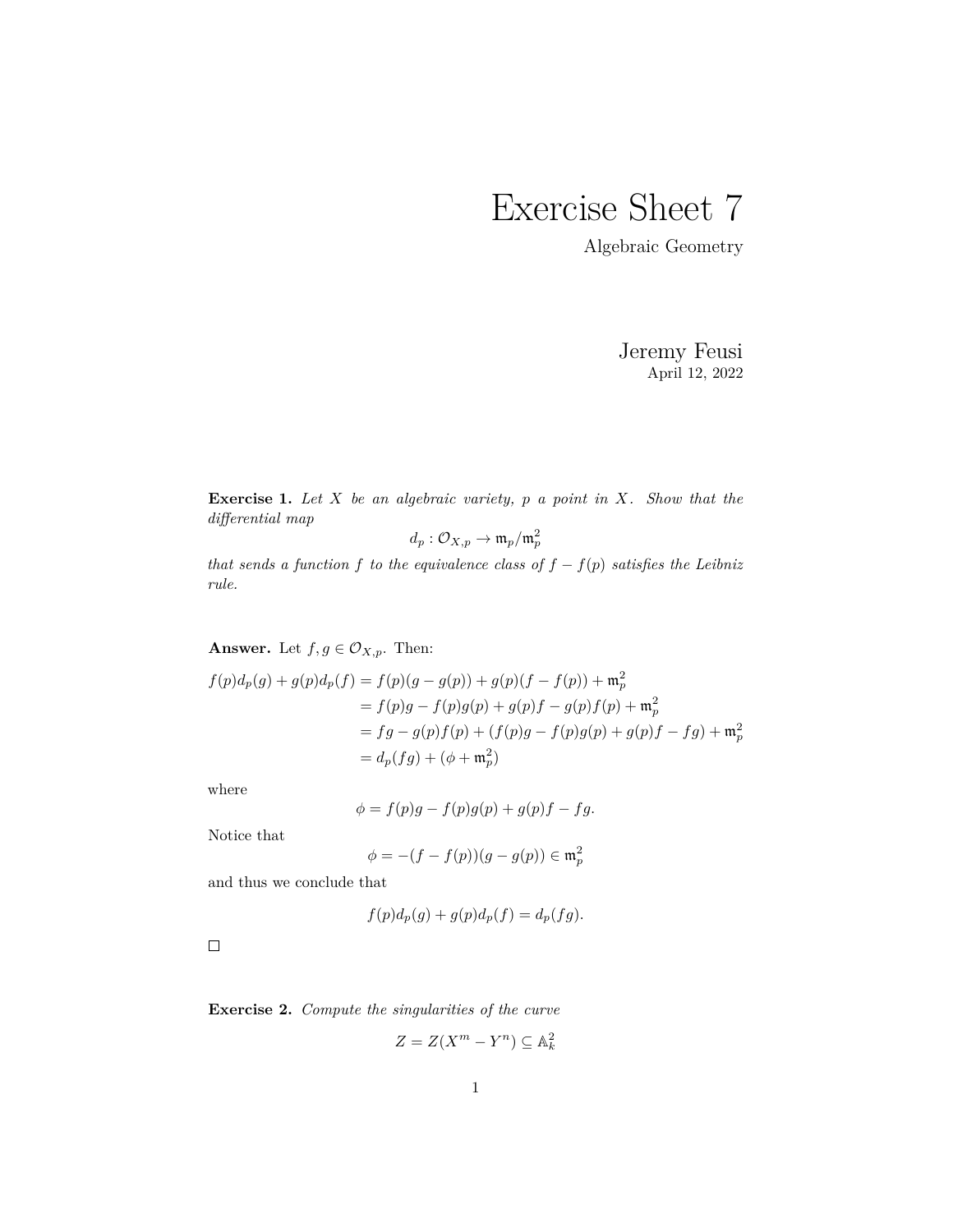*over fields of arbitrary characteristics.*

**Answer.** Notice that *Z* is defined by a single equation. Hence since the height of any minimal prime containing  $X^m - Y^n$  is 1 by Krull's principal ideal theorem, the codimension of any irreducible component of *Z* is 1.

Now, for the dimension of the tangent space, let  $p = (x, y) \in Z$ . We first consider the ideal:

$$
\mathfrak{m}_p = (X - x, Y - y) \subseteq k[X, Y]/(X^m - Y^n).
$$

Notice that  $X^m - Y^n$  need not be irreducible and hence  $(X^m - Y^n)$  is not necessarily  $I(Z)$ . However, it is always a subset of  $I(Z)$  and since quotients of vector spaces have lower dimension, calculating  $\mathfrak{m}_p/\mathfrak{m}_p^2$  gives us an upper bound on the dimension of the tangent space. Since at any point, the dimension of the tangent space is larger or equal to the codimension, this gives us a sufficient condition for a point to be regular.

Now:

$$
\mathfrak{m}_p/\mathfrak{m}_p^2 \cong \frac{((X-x, Y-y) + (X^m + Y^n))}{(((X-x)^2, (Y-y)^2, (X-x)(Y-y)) + (X^m - Y^n))}
$$

$$
\cong \frac{(X-x, Y-y)}{((X-x)^2, (Y-y)^2, (X-x)(Y-y), X^m - Y^n)}.
$$

Defining  $a := X - x$  and  $b := Y - y$ :

$$
\mathfrak{m}_p/\mathfrak{m}_p^2 \cong (a,b)/(a^2,b^2,(a+x)^m-(b+y)^n).
$$

But now, observe that

$$
(a+x)^m - (b+y)^n = x^m + amx^{m-1} - y^n - bny^{n-1} + g
$$

for some  $g \in (a^2, b^2)$ . Consequently since  $x^m - y^n = 0$ :

$$
\mathfrak{m}_p/\mathfrak{m}_p^2 \cong (a, b)/(a^2, b^2, amx^{m-1} - bny^{n-1}).
$$

If *mx<sup>m</sup>*−<sup>1</sup> or *ny<sup>n</sup>*−<sup>1</sup> is not equal to zero (without loss of generality, assume  $mx^{m-1} \neq 0$  ):

$$
\mathfrak{m}_p/\mathfrak{m}_p^2 \cong (a, b)/(a^2, b^2, a - (mx^{m-1})^{-1}bny^{n-1})
$$
  

$$
\cong (b)/(b^2) \cong kb
$$

which is a vector space of dimension 1. Hence, by the argument given above, whenever  $mx^{m-1} \neq 0$  or  $ny^{n-1} \neq 0$ ,  $(x, y)$  is a regular point. It remains to analyze the case when

$$
mx^{m-1} = ny^{n-1} = 0.
$$
 (\*)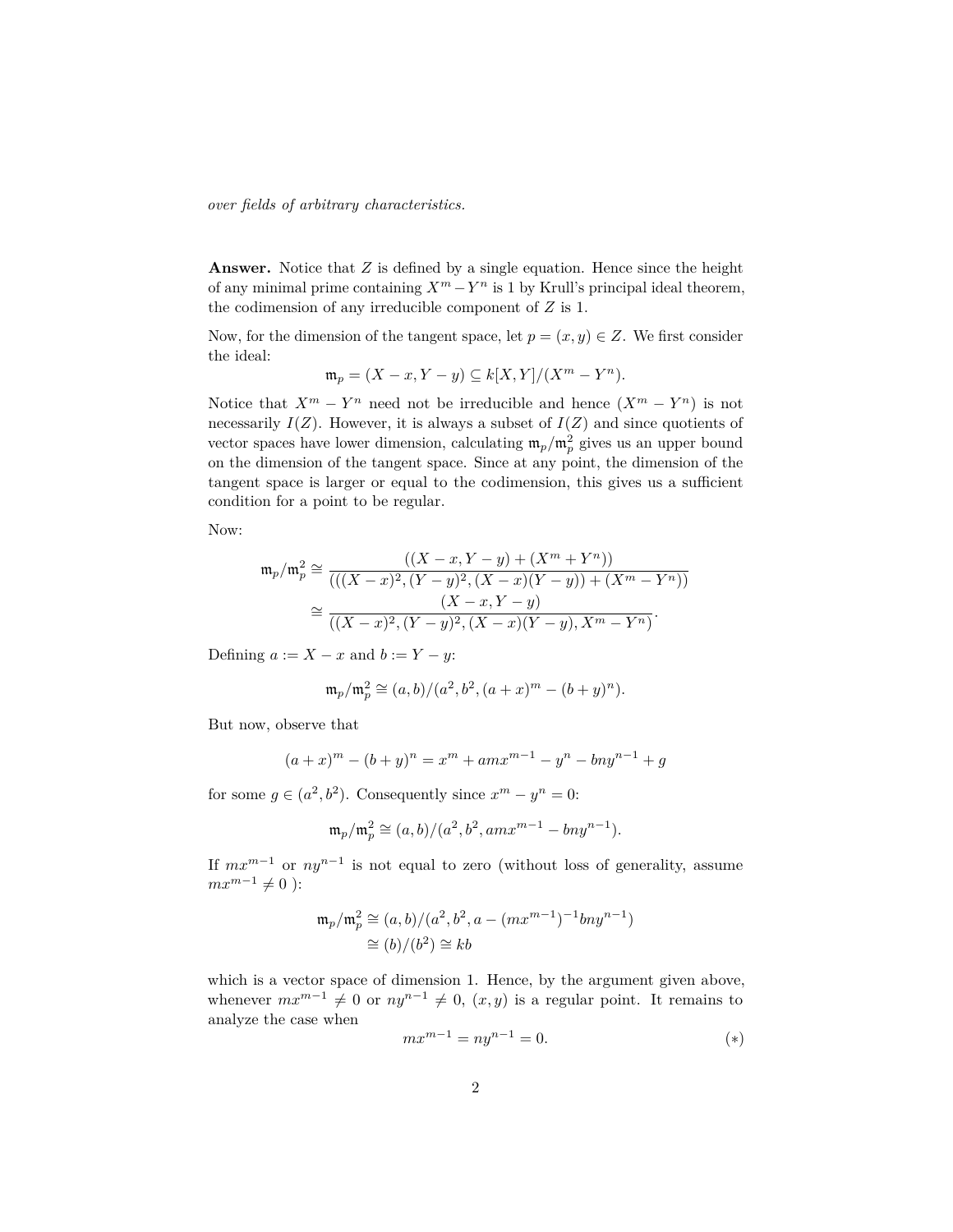In this case, the above vector space is isomorphic to  $kX \oplus kY$  which is a vector space of dimension 2.

First if  $m = 1$  or  $n = 1$ , then  $(*)$  never holds. Consequently, we may assume that  $m, n \geq 2$ . Now, assume that  $m = m'p^k$  and  $n = n'p^l$  are both divisible by the characteristic *p* of *k*. Without loss of generality,  $k \geq l$ . Then notice:

$$
X^{m} - Y^{n} = (X^{m'p^{k-l}} - Y^{n'})^{p^{l}}
$$

and hence replacing  $(m, n)$  with  $(m'p^{k-l}, n')$  we may assume that *n* and *p* are coprime. In this case, the only possibility for  $(*)$  to hold is  $y = 0$  and thus too  $x = 0$ . If  $X^m - Y^n$  is irreducible, then the above shows that  $(0,0)$  is a singular point. Therefore, it remains to consider the cases in which *n* and *p* are coprime and  $X^m - Y^n$  is reducible in  $k[X, Y]$ .

First, assume that *m* and *n* are not coprime. Consequently there exists  $q > 1$ such that  $m = qm'$  and  $n = qn'$ . It follows that:

$$
X^{m} - Y^{n} = (X^{m'})^{q} - (Y^{n'})^{q}
$$
  
=  $(X^{m'} - Y^{n'})(X^{m'(q-1)} + X^{m'(q-2)}Y^{n'} \cdots + Y^{n'(q-1)}).$ 

Since  $(0,0)$  is a zero of both of these factors,  $(0,0)$  is contained in at least two irreducible components of *Z* and as shown in the lecture, it is singular.

We remain with the case that  $m$  and  $n$  are coprime: By Gauss's lemma, it suffices to check whether  $f := X^m - Y^n$  is irreducible in  $k(X)[Y]$ . We first instead notice that f is irreducible in  $k[X<sup>m</sup>, Y]$  by the same degree considerations as for the case  $m = 1$ . In particular, by Gauss's lemma,  $f$  is irreducible in  $k(X^m)[Y]$ . Observe that  $k(X)$  is a finite extension of  $k(X^m)$  of degree *m*. Since  $deg_Y(f) = n$ is coprime to the degree of the extension, we conclude that  $f$  is also irreducible in  $k(X)[Y]$ .

Note: We can see that *f* remains irreducible in  $k(X)$  as follows: Let  $L|k(X)$  be a splitting field of *f*. Consider a root  $\alpha \in L$  of *f*. Then by the multiplicativity of degrees of field extensions:

$$
[k(X, \alpha) : k(X)][k(X) : k(Xm)] = [k(X, \alpha) : k(Xm)]
$$
  
= 
$$
[k(X, \alpha) : k(\alpha, Xm)][k(\alpha, Xm) : k(Xm)].
$$

Now the left-hand side is equal to  $[k(X, \alpha): k(X)] \cdot m$ . Moreover, the left-hand side is  $[k(X, \alpha) : k(\alpha, X^m)] \cdot n$ . Since *m* and *n* are coprime, it follows that  $n[k(X, \alpha): k(X)]$  and some irreducible factor of *f* must have degree at least *n*. Since *n* is the degree of *f*, we conclude.

To summarize, we have found the following characterization:

Let  $m = m'p^k$  and  $n = n'p^l$  with  $m'$  and  $n'$  coprime to p where p is the characteristic of *k* (if *p* is 0,  $m = m'$  and  $n = n'$ ). Without loss of generality,  $k \geq l$ .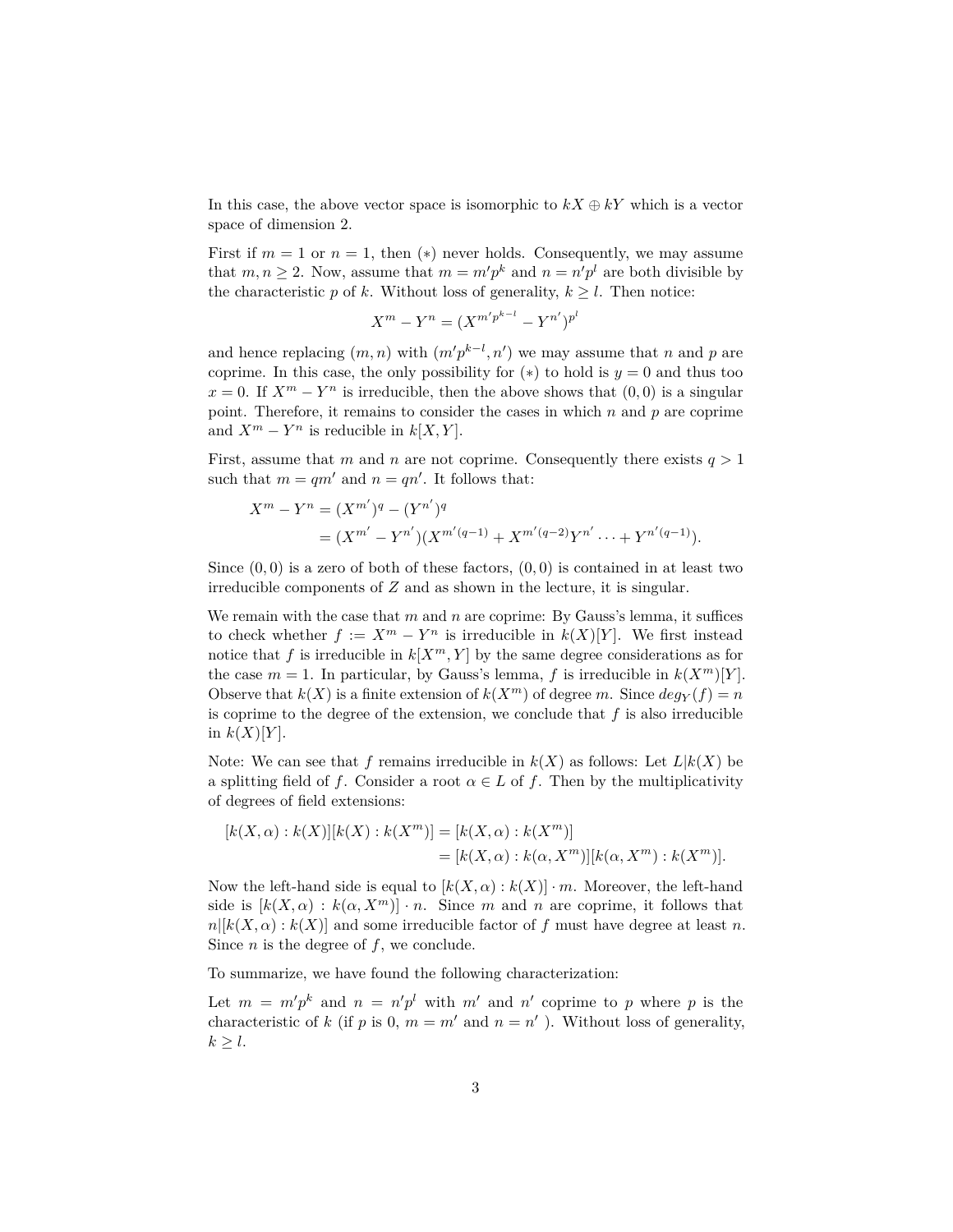• Every point in  $Z \setminus \{(0,0)\}\$ is regular. •  $m'p^{k-l} = 1$  or  $n' = 1$ : **–** {(0*,* 0)} is a regular point. •  $m'p^{k-l}, n' \geq 2$ : **–** {(0*,* 0)} is not regular.

**Exercise 3.** *Show that the quadric cone*

$$
W = Z(XY - Z^2) \subseteq \mathbb{A}_k^3
$$

*is singular and normal (i.e., its coordinate ring is integrally closed).*

**Answer.** Let  $f = (XY - Z^2)$ . Notice that  $deg_X(f) = 1$  and hence  $f \in$  $k[X, Y, Z] = k[Y, Z][X]$  is irreducible. Now:

$$
\partial_X f = Y
$$
  
\n
$$
\partial_Y f = X
$$
  
\n
$$
\partial_Z f = -2Z.
$$

Thus by the Jacobian criterion, *W* has a singularity at (0*,* 0*,* 0) showing that *W* is singular.

For the normality of *W*, notice that we have

$$
k[W] = k[X, Y, Z]/(f) \cong k[s^2, t^2, st] \subseteq k[s, t]
$$

via the map  $\phi$  induced by  $\phi := ev_{(s^2, t^2, st)}$ . Indeed, surjectivity of  $\phi$  is obvious and if  $\phi(g) = 0$ , then for every  $x \in \mathbb{A}^3$  with  $f(x) = 0$ , we have

$$
g(x) = g(\sqrt{x_1}^2, \sqrt{x_2}^2, \sqrt{x_1 x_2}) = \phi(g)(\sqrt{x_1}, \sqrt{x_2}) = 0
$$

which shows by the Nullstellensatz that  $g^n \in (f)$  for some  $n \geq 0$ . But  $(f)$  is prime since *f* is irreducible and we conclude that  $g \in (f)$ . This shows that  $\overline{\phi}$  is injective. We must hence show that  $k[s^2, t^2, st]$  is integrally closed. First notice that  $k[s,t]$  is a UFD and hence integrally closed. Since  $k[s^2,t^2, st] \subseteq k[s,t]$ this implies that any integral element of  $Frac(k[s^2, t^2, st])$  must be contained in *k*[*s, t*]. Assume that  $f \in k[s, t]$  is integral over  $k[s^2, t^2, st]$  and not contained in the latter ring. Write  $f = \frac{g}{h}$  where  $g, h \in k[s^2, t^2, st]$ . Then we obtain an equation  $k[s, t]$ :

$$
fh = g.
$$

Since by assumption  $f \notin k[s^2, t^2, st]$ , there exists some monomial of  $f$  which is not a product of  $s^2$ ,  $t^2$  and  $st$ . For an arbitrary monomial  $s^{\alpha}t^{\beta}$ , this is the case if and only if  $\alpha$  and  $\beta$  have different parity. But now, order the monomials of  $f$  first